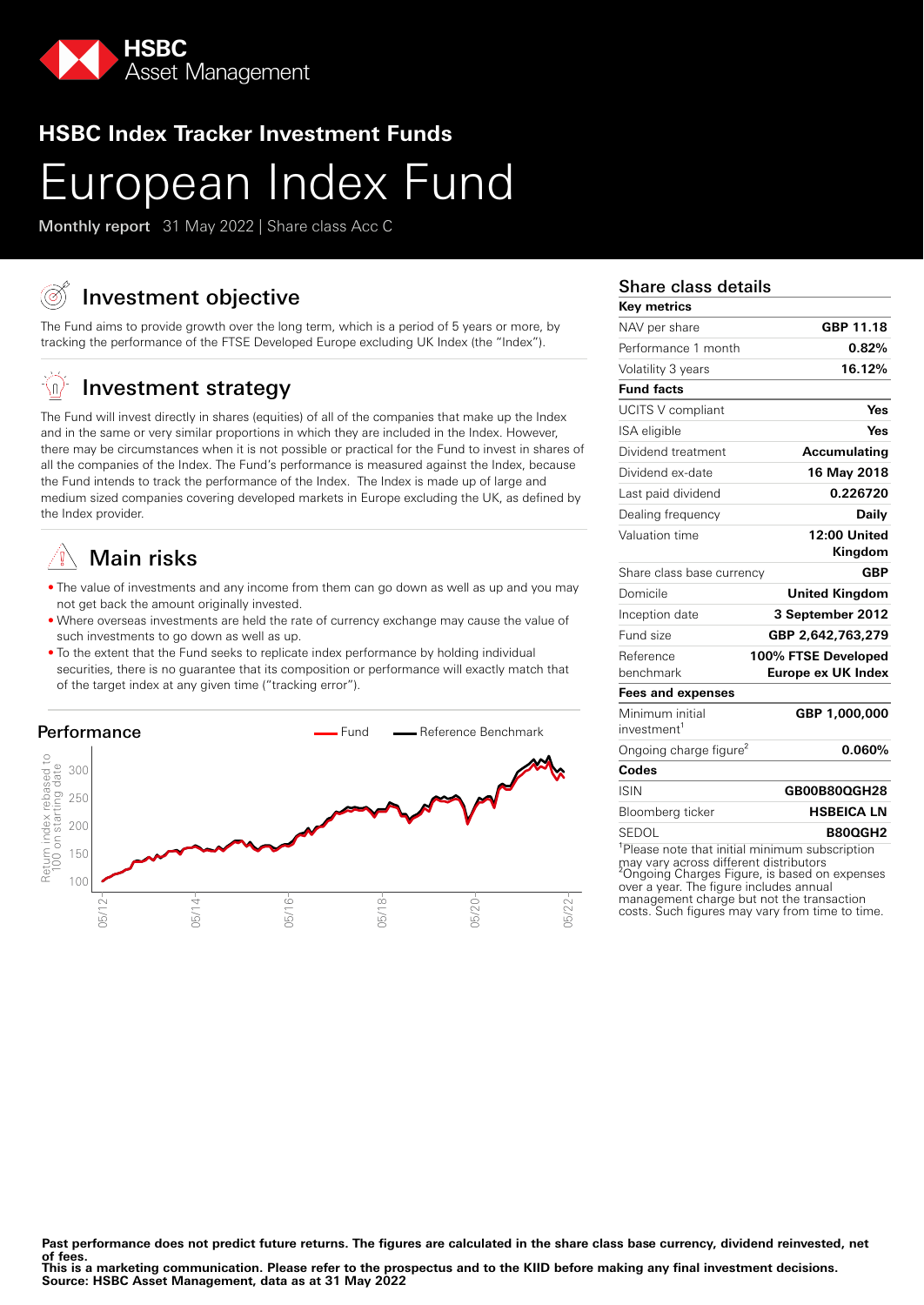### HSBC Index Tracker Investment Funds European Index Fund

Monthly report 31 May 2022 | Share class Acc C

| Performance (%)     | YTD     |       | month 3 months 6 months |         | vear    | 3 vears ann | 5 vears ann | 10 years ann |
|---------------------|---------|-------|-------------------------|---------|---------|-------------|-------------|--------------|
| Acc C               | $-8.56$ | 0.82  | 2.40                    | $-4.89$ | $-1.75$ | 8.39        | 5.26        | 11.11        |
| Reference Benchmark | $-8.65$ | 0.23  | 0.43                    | $-5.19$ | $-2.02$ | 8.43        | 5.60        | 11.45        |
| Tracking difference | 0.09    | 0.59  | 1.97                    | 0.30    | 0.27    | $-0.04$     | -0.34       | $-0.34$      |
| Tracking error      | $-\!$   | $- -$ | $- -$                   | $-\!$   | 3.29    | 2.88        | 2.52        | $-$          |

| <b>Rolling performance</b><br>(%) |         |       | 31/05/21- 31/05/20- 31/05/19- 31/05/18- 31/05/17- 31/05/16- 31/05/15- 31/05/14- 31/05/13- 31/05/12-<br>31/05/22 31/05/21 31/05/20 31/05/19 31/05/18 31/05/17 31/05/16 31/05/15 31/05/14 31/05/13 |      |      |       |         |      |       |       |
|-----------------------------------|---------|-------|--------------------------------------------------------------------------------------------------------------------------------------------------------------------------------------------------|------|------|-------|---------|------|-------|-------|
| Acc C                             | -1.75   | 25.92 | 2.93                                                                                                                                                                                             | 0.37 | 1.11 | 36.11 | -5.44   | 6.24 | 13.63 | 42.87 |
| Reference Benchmark               | $-2.02$ | 27.39 | 2.12                                                                                                                                                                                             | 1.82 | 1 19 | 35.74 | $-3.52$ | 5.00 | 14 15 | 43.41 |

| <b>Equity characteristics</b> | Fund   | Reference<br><b>Benchmark</b> |  |
|-------------------------------|--------|-------------------------------|--|
| No. of holdings ex cash       | 474    | 469                           |  |
| Average market cap (GBP Mil)  | 67.392 | 67.447                        |  |
| Price/earning ratio           | 11 40  | 11 41                         |  |

#### **Benchmark information**

| Index name     | 100% FTSE Developed Europe ex UK Index |
|----------------|----------------------------------------|
| Index currency | GRP                                    |
|                |                                        |

#### **Sector allocation (%)**

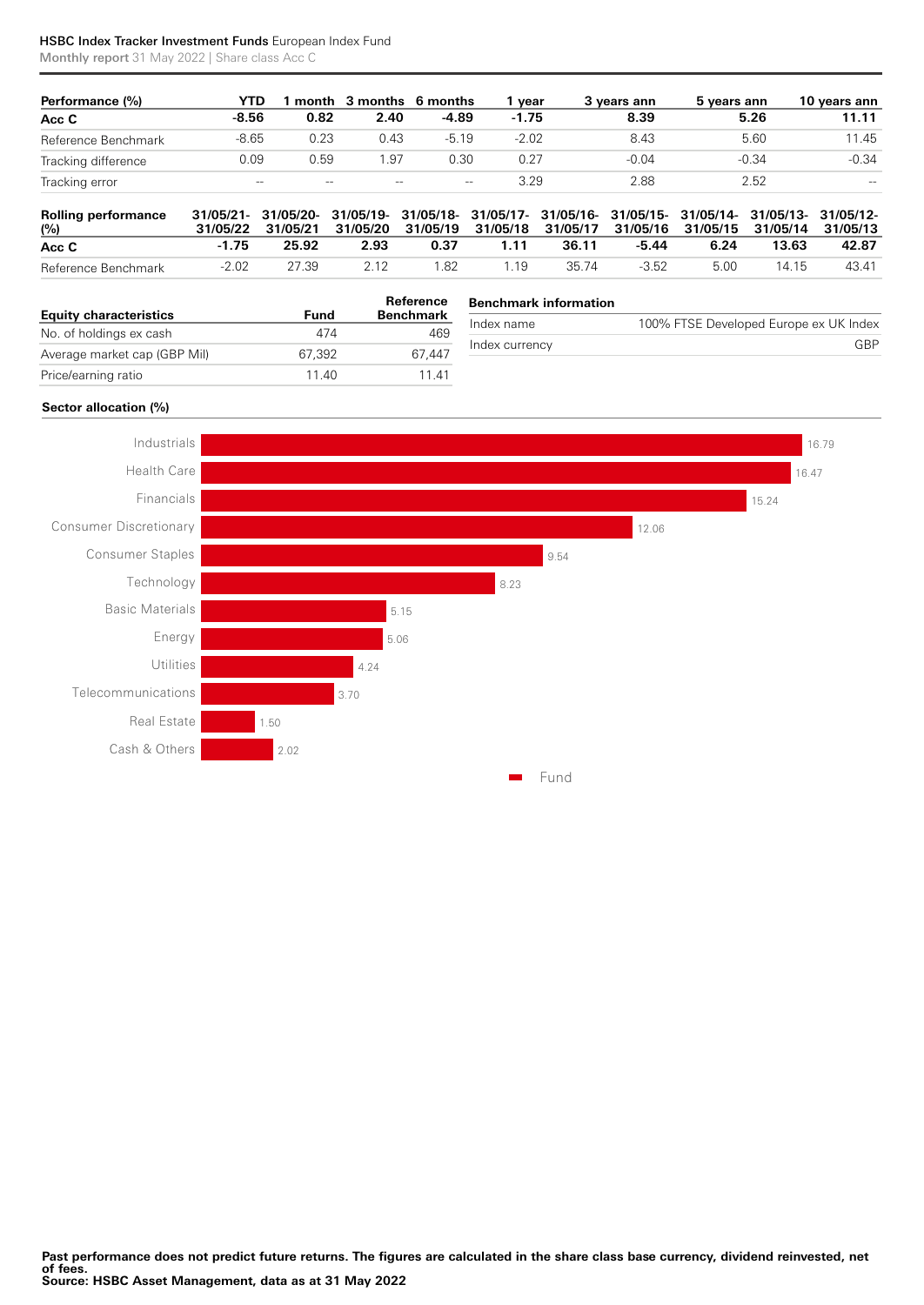#### **Geographical allocation (%)**



| Roche Holding AG               | Switzerland | <b>Health Care</b>     | 3.27 |
|--------------------------------|-------------|------------------------|------|
| <b>ASML Holding NV</b>         | Netherlands | Technology             | 2.88 |
| Novartis AG                    | Switzerland | <b>Health Care</b>     | 2.49 |
| Novo Nordisk A/S               | Denmark     | <b>Health Care</b>     | 2.30 |
| LVMH Moet Hennessy Louis Vuitt | France      | Consumer Discretionary | 2.09 |
| <b>TotalEnergies SE</b>        | France      | Energy                 | 1.85 |
| Sanofi                         | France      | <b>Health Care</b>     | 1.52 |
| SAP SE                         | Germany     | Technology             | 1.45 |
| Siemens AG                     | Germany     | Industrials            | 1.29 |